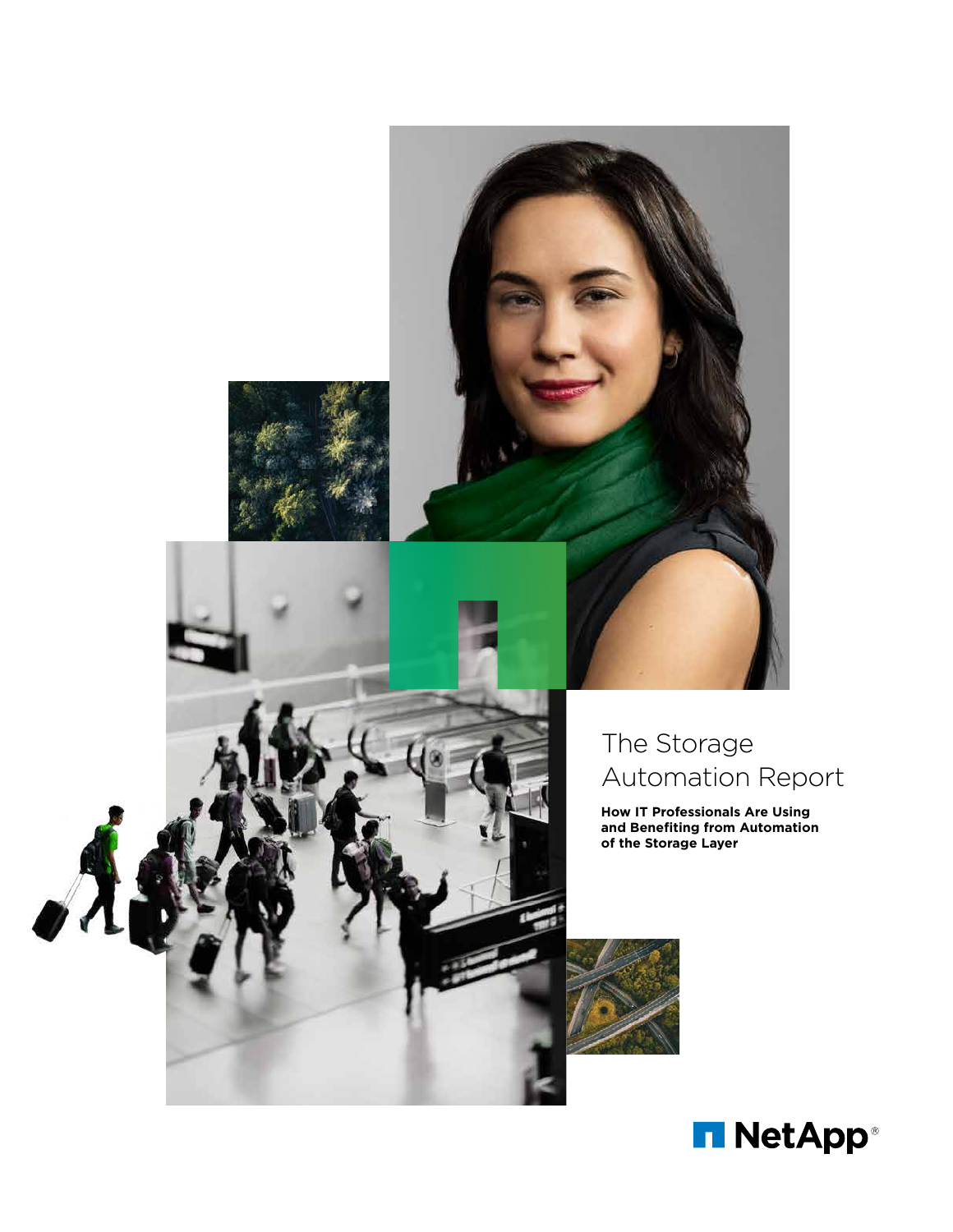#### [Intro](#page-2-0) 3

# KEY FINDINGS

| VMware vRealize continues to be a prominent tool for storage automation,<br>with Microsoft PowerShell usage drastically increasing among respondents.     | $\overline{4}$ |
|-----------------------------------------------------------------------------------------------------------------------------------------------------------|----------------|
| Storage automation in Microsoft System Center, PowerShell, and VMware<br>are the most popular initiatives considered for implementation in the next year. | 5              |
| IT professionals are increasingly choosing PowerShell tools for storage automation.                                                                       | 6              |
| IT professionals are already automating the addition of system capacity and<br>policy creation for data protection.                                       | 7              |
| Increasing employee productivity is the top driver behind storage automation.                                                                             | 8              |
| Container engines are popular tools currently in use or in consideration for use<br>among IT professionals.                                               | 9              |
| APIs are evenly consumed through consolidation layers and existing tools.                                                                                 | 10             |
| Java and JavaScript remain the most used languages among respondents.                                                                                     | 11             |
| A majority of IT professional complete tasks at least 6 times faster after automating.                                                                    | 12             |
| Summary                                                                                                                                                   | 13             |
| Simplify and Automate with NetApp Cloud Infrastructure                                                                                                    | 13             |
| About NetApp                                                                                                                                              | 14             |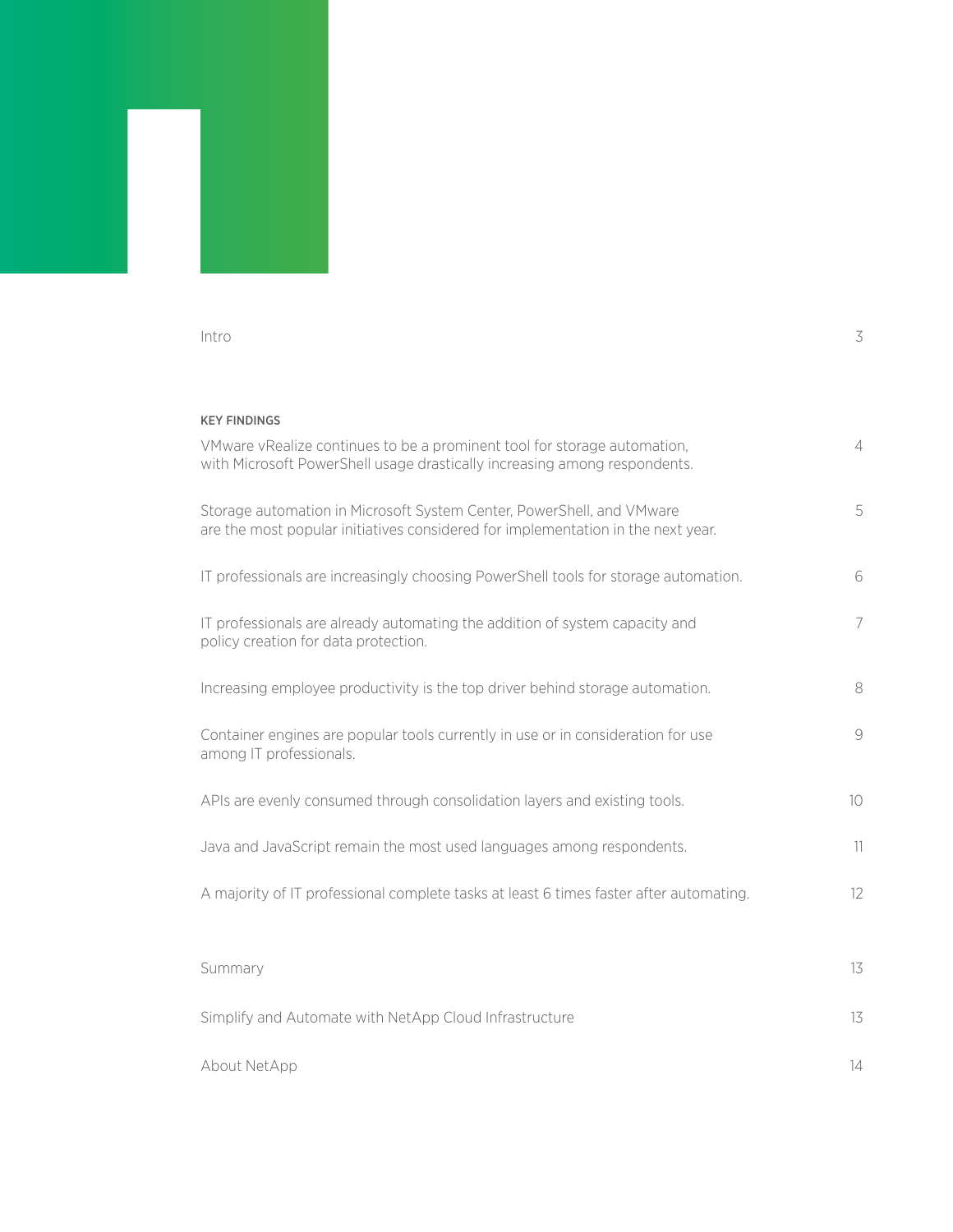#### <span id="page-2-0"></span>**What's in the report?**

Conducted through an independent research organization, this report queried more than 250 global IT professionals to gain insight into how they use storage automation to realize a variety of benefits. Respondents varied across job role, industry, and company size.

This report details the drivers behind storage automation, what tools and interfaces IT professionals are using, preferences around storage management plug-ins and software development kits, and the benefits realized by implementing storage automation.

### **Introduction**

Automation continues to echo throughout the information technology industry because of its ability to reduce complexity, improve efficiency, and nurture innovation. The worldwide data center automation software market grew 13.7% in 2015 to total \$2.3 billion<sup>1</sup> and is continuing to foster growth among enterprises and service providers. The State of Automation report² dives into which tools IT professionals are using for automation today, and it looks at trends for streamlining business in the future.

As the cloud continues to improve accessibility across entire organizations, cloud teams are expected to see the biggest increase ever in infrastructure spending over the next year.<sup>3</sup> And as spending on storage infrastructure continues to grow to support the growth of cloud services, automation is essential to keep up with the pace of the entire industry. Because on-premises private clouds grow at the fastest rate, automating the infrastructure behind them allows greater agility and scalability across organizations. Automation enables flexibility for organizations to continue to shift and stay ahead of the demands of the ever-changing market.

"Cloud is not only yet another delivery model supporting existing storage workloads — it is an essential enabler for development and proliferation of a broad range of new applications and services."

#### - Natalya Yezhkova, Research Director, Storage Systems<sup>4</sup>

The demand for innovative storage architectures will continue to develop with the demand for local, agile cloud services. For industries born in the cloud like software-as-a- service (SaaS) companies, storage infrastructure has always been invisible to the end user. Behind the scenes, infrastructure can cause major growing pains for a scaling enterprise. The right programmable, scalable infrastructure is critical to the success of your business. This report delivers insights for your growing infrastructure, helping you to improve your business through automation trends and tools.

This report highlights responses from SaaS-like companies. Computer software companies had the highest response rate among responding industries (35% of all respondents). These providers and their customers have no tolerance for slow, unavailable, or unresponsive solutions, or solutions that lack the most innovative and up-to-date features. To remain competitive, SaaS companies take advantage of automation tools to continue their agile business development, testing, and deployment. In addition to a high adoption rate of automation tools, SaaS companies are also more likely to seek out DevOps practices to deliver faster development practices alongside their operational counterparts.

1 IDC. Worldwide Datacenter Automation Software Market Shares, 2016: Year of Suite Success. Available at <https://www.idc.com/getdoc.jsp?containerId=US41372217>. June 2016.

2 The report was published at the beginning of calendar year 2017, during NetApp's 2017 fiscal year. For consistency, "this year" and 2017 refer to data collected at the end of 2016. "Last year" refers to the Storage Automation report published in calendar year 2015.

3 TVID: [9C4-3E2-E28](https://www.techvalidate.com/product-research/solidfire-market-research/charts/9C4-3E2-E28)

4 IDC. Worldwide Storage for Public and Private Cloud Forecast, 2016-2020. Available at<https://www.idc.com/getdoc.jsp?containerId=US42059416>. December 2015.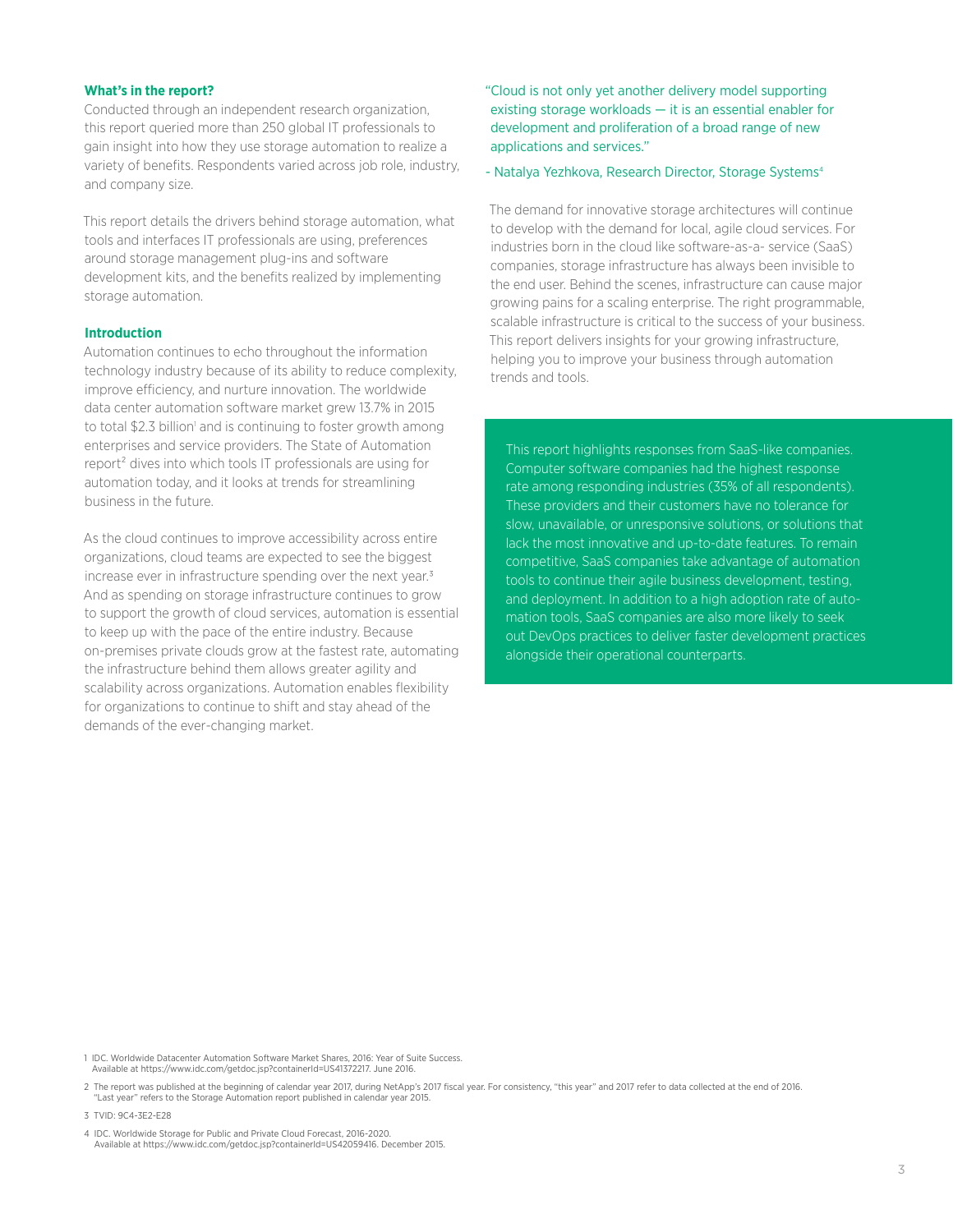#### <span id="page-3-0"></span>**KEY FINDING | VMware vRealize continues to be a prominent tool for storage automation, with Microsoft PowerShell usage drastically increasing among respondents.**

Respondents were asked which technologies they currently use to implement storage automation. VMware vRealize remained one of the most popular automation initiatives: 42% of respondents indicated usage in 2015 — a number that grew to 54% of survey respondents. Microsoft PowerShell saw the largest increase in usage: 54% of respondents indicated usage, up from just 15% of respondents in 2015. This jump and continued growth with PowerShell is likely due to its support on more operating systems and containers. This figure is also consistent with IDC research findings, suggesting that Windows represents a majority of the automation market. Automation initiatives also increased significantly for Microsoft System Center (51% of respondents) and for OpenStack (43%).

Due to the increased buzz around containers, this report looks closely at their impact in the market. Containers served as an automation tool for 22% of respondents. Overall, there is an increase in implemented initiatives and processes to increase storage automation for IT professionals.

While computer software companies are automating their storage needs with PowerShell (57% of respondents), they also heavily use OpenStack (56%) for automating across their organizations. This industry, which includes many SaaS and SaaS-like companies, is most heavily using a DevOps approach to align operations with application development (21%)<sup>5</sup> for increased automation.

# **Which of the following initiatives and processes are you currently implementing?**



TVID: [34C-807-240](https://www.techvalidate.com/product-research/solidfire-market-research/charts/34C-807-240)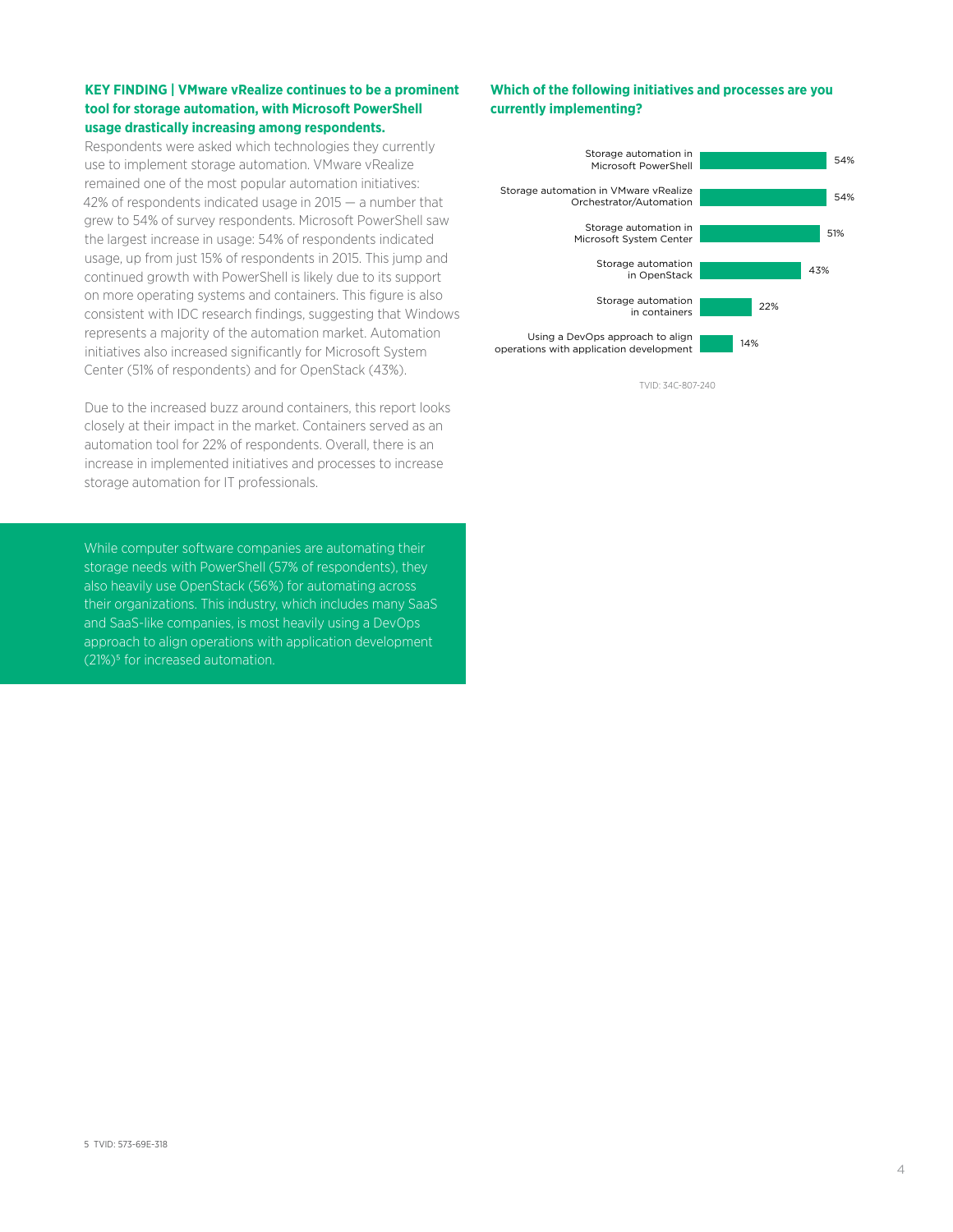# <span id="page-4-0"></span>**KEY FINDING | Storage automation in Microsoft System Center, PowerShell, and VMware are the most popular initiatives considered for implementation in the next year. However, consideration of storage automation in containers is likely to see the most growth.**

While the majority of IT professionals continue to consider storage automation in Microsoft System Center (47%), PowerShell (45%), VMware vRealize (45%), and OpenStack (44%) for the next year, consideration for both containers and using a DevOps approach has also increased, showing a willingness to move beyond current implementations.

Containers are turning the most heads, with 22% of respondents currently implementing containers and another 27% considering implementation within the next year. The benefits of containers often derive from their speed and lightweight nature; many more containers can be put onto a server than onto a traditional VM. Containers are "shareable" and can be used on a variety of public and private cloud deployments, accelerating dev and test by quickly packaging applications along with their dependencies. Their shared, lightweight nature makes automation even more efficient, especially in fast-paced cloud and as-a-service business models.

Consideration for automation via DevOps tools continues to grow. Although only 14% of IT professionals currently implement a DevOps approach, 18% are considering it for the next year. Companies embracing and implementing DevOps are able to fulfill continuous customer demand and deliver new solutions at even faster speeds. DevOps tools appear to be converging with traditional operations orchestration and provisioning solutions and thus are most likely influencing containers usage numbers as well as open-source orchestration tools.

OpenStack usage is also expected to continue to increase. With 43% of respondents now using OpenStack for automation and 44% considering it for next year, OpenStack usage is likely to continue as a key to automating the next-generation data center. And 53% of IT professionals currently implementing storage automation via VMware vRealize Orchestrator say they're considering OpenStack for the next year,<sup>6</sup> indicating that OpenStack will have no problem maintaining its "disruptor" status.

# **Which of the following initiatives and processes are you considering implementing in the next year?**



TVID: [062-BOA-ABB](https://www.techvalidate.com/product-research/solidfire-market-research/charts/062-B0A-ABB)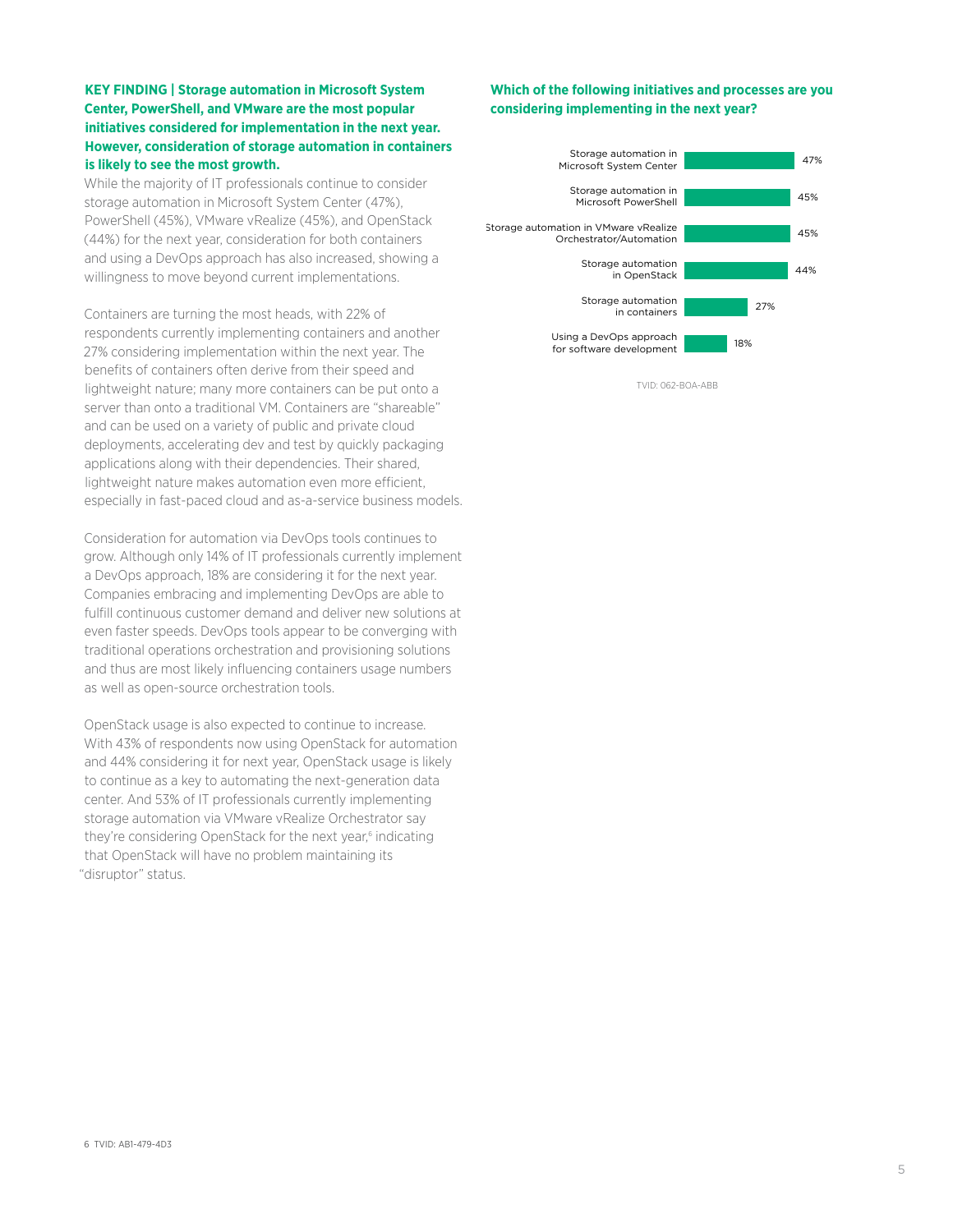# <span id="page-5-0"></span>**KEY FINDING | IT professionals are increasingly choosing PowerShell tools for storage automation.**

IT professionals prefer PowerShell for storage automation overall (62% of respondents). This reflects a large shift from last year's preference for storage automation through thirdparty management tools. PowerShell's maturity in the market and ability to automate across platforms make it a popular language for storage automation. Its ease of use and consistent experience for automation also make it a popular choice. VMware users and Microsoft users alike prefer PowerShell in their respective current use segments.<sup>7</sup> OpenStack users still prefer API control (70%) for automation,<sup>8</sup> where interface integrations use APIs, and scripting is less of an operational tool. Among those already deploying containers, PowerShell is also the preferred interface.<sup>9</sup>

Computer software companies report similar use in the overall segment, but API use remains highest for storage automation (57%).<sup>10</sup> By using existing APIs and SDKs, developers don't have to wait on operations teams for storage to be reconfigured. This more streamlined, automated approach builds on the DevOps mentality and empowers developers to build their own environments through virtual machines, containers, and so on.

#### **How likely would you be to use the following interfaces and tools for your storage automation?**



TVID: [214-4BC-DDA](https://www.techvalidate.com/product-research/solidfire-market-research/charts/214-4BC-DDA)

7 TVID: [C75-937-41B](https://www.techvalidate.com/product-research/solidfire-market-research/charts/C75-937-41B); TVID: [28A-2F1-DAD](https://www.techvalidate.com/product-research/solidfire-market-research/charts/28A-2F1-DAD)

- 8 TVID: [EB0-249-ED3](https://www.techvalidate.com/product-research/solidfire-market-research/charts/EB0-249-ED3)
- 9 TVID: [532-0CC-E3E](https://www.techvalidate.com/product-research/solidfire-market-research/charts/532-0CC-E3E)
- 10 TVID: [D4F-23D-E96](https://www.techvalidate.com/product-research/solidfire-market-research/charts/D4F-23D-E96)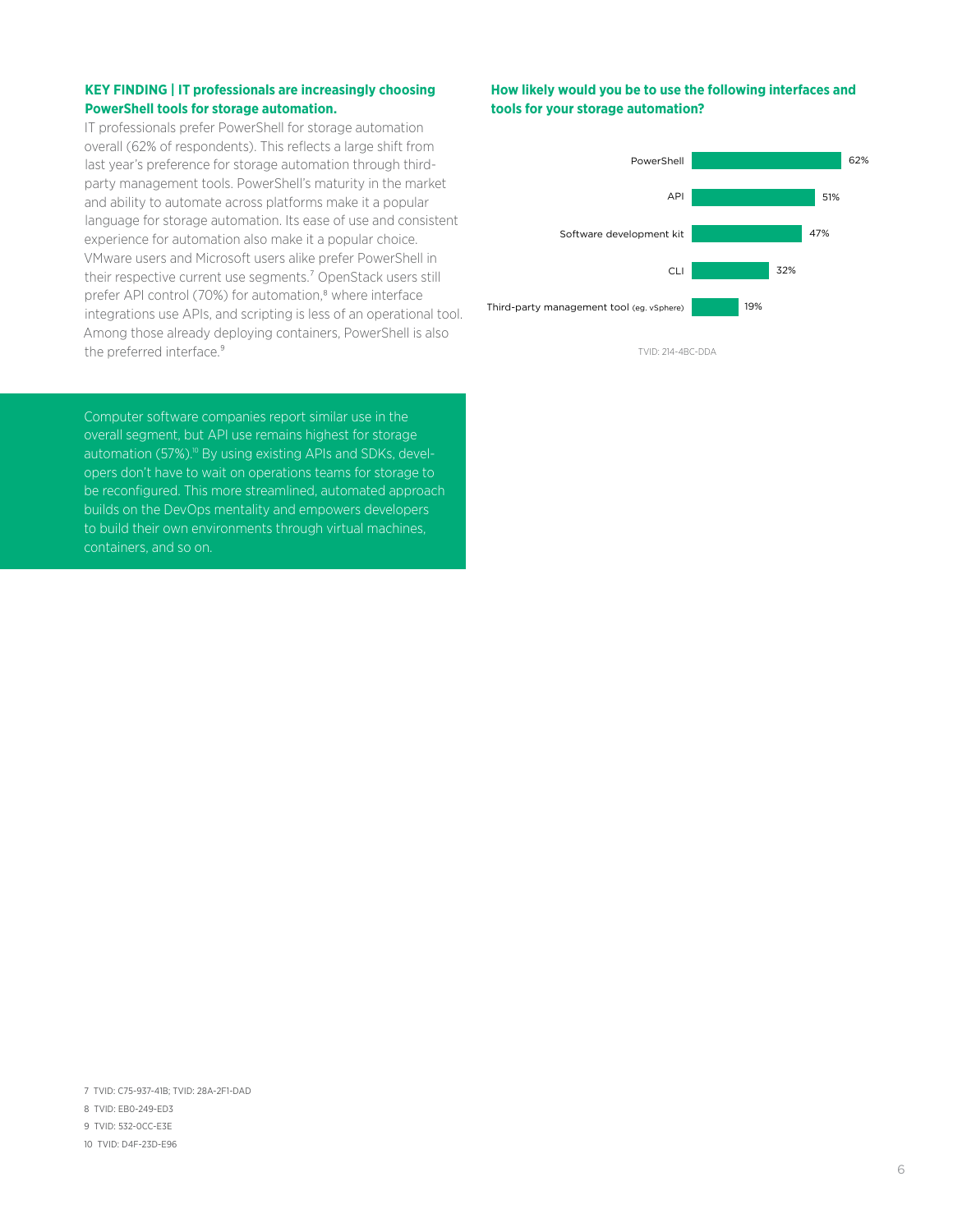# <span id="page-6-0"></span>**KEY FINDING | IT professionals are already automating the addition of system capacity and policy creation for data protection.**

IT professionals are looking to automate a number of storage tasks. Across the pool of respondents, IT professionals are currently automating or planning to automate adding system capacity (61%) and policy creation for data protection (61%) within the year. OpenStack and PowerShell users have been more likely to prioritize automating adding system capacity over automating creating policies for data protection,<sup>11</sup> while VMware users are more likely to prioritize automating policy creation for data protection via snapshot, replication, or backup and recovery.<sup>12</sup> Although the top choice of storage automation is strong for both adding capacity and protecting data, the top priority for the different platforms may reflect the varying strengths, mindsets, and capabilities of open-source versus legacy platforms.

Computer software companies are more likely to automate policy creation for data protection  $(64%)$ <sup>13</sup> By automating as many storage tasks as possible, including the automation of building and protecting new data environments, these companies are validating their DevOps mentality.

# **How likely would you be to use the following interfaces and tools for your storage automation?**



TVID: [1A8-4A0-C97](https://www.techvalidate.com/product-research/solidfire-market-research/charts/1A8-4A0-C97)

- 12 TVID: [24E-4D7-A40](https://www.techvalidate.com/product-research/solidfire-market-research/charts/24E-4D7-A40)
- 13 TVID: [3A1-690-7EA](https://www.techvalidate.com/product-research/solidfire-market-research/charts/3A1-690-7EA)

7

<sup>11</sup> TVID: [099-995-069,](https://www.techvalidate.com/product-research/solidfire-market-research/charts/099-995-069) TVID: [2C2-E9E-DC0](https://www.techvalidate.com/product-research/solidfire-market-research/charts/2C2-E9E-DC0)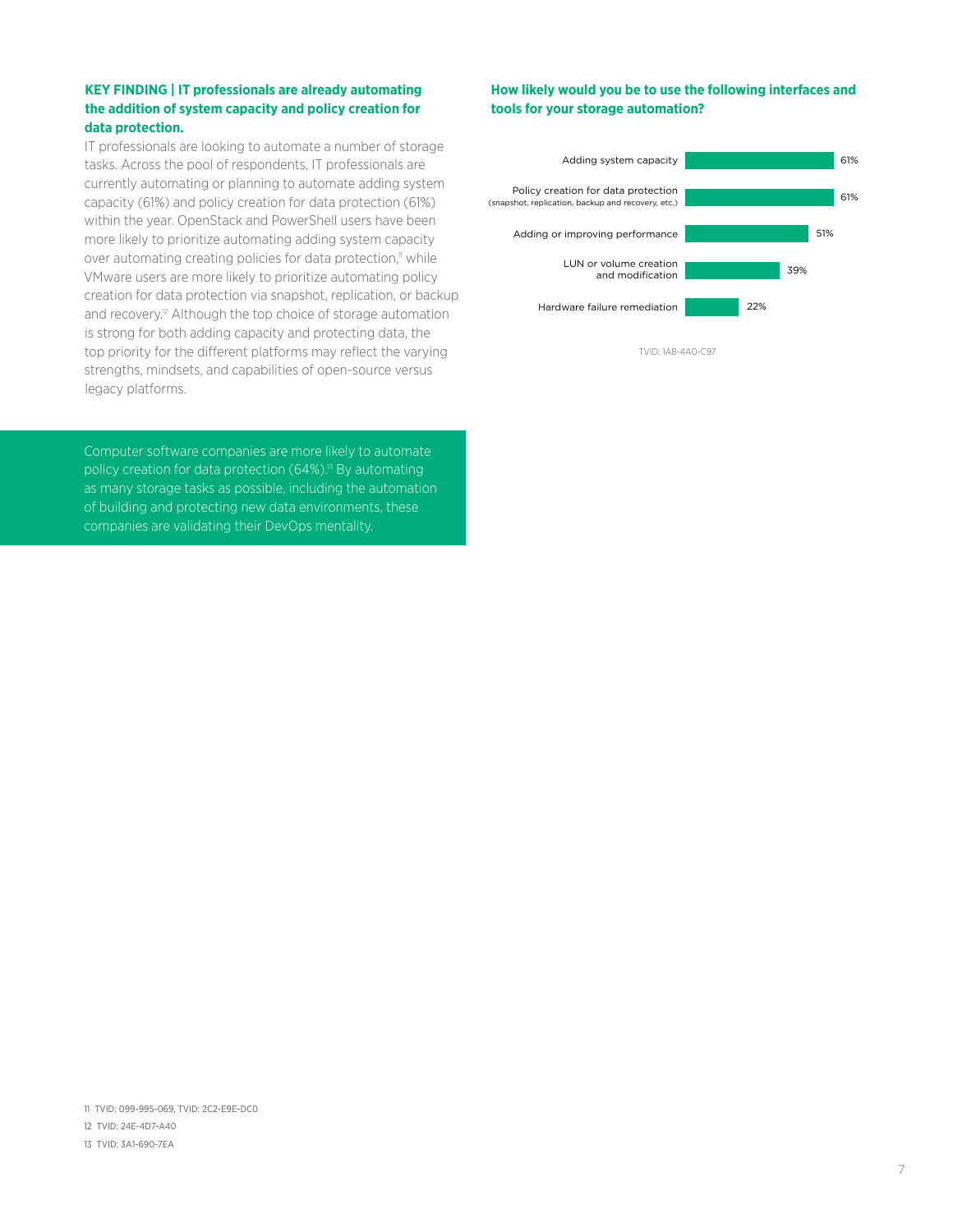### <span id="page-7-0"></span>**KEY FINDING | Increasing employee productivity is the top driver behind storage automation.**

Of the many drivers behind an organization's deployment of storage automation, easing complexities for employee productivity was most common (61%), followed by easing complexities involved with provisioning and deploying storage (55%). Compared

with previous findings, easing complexities remained relatively important, dropping only slightly from the most important driver to the second most important driver, proving its lasting relevance in automating storage. With the adoption of simpler platforms, priorities for automation continue to shift.

Employee productivity as a driver increased dramatically in the same time frame, increasing to 61% of respondents. Enabling increasing innovation also took a leap in importance (51%). Both of these changes show the increased importance of the employee to responding organizations.

Computer software companies strengthened these top drivers for automating — 63% of computer software respondents led with automation for increased employee productivity, followed by 57% of these companies automating to ease complexities involved with provisioning and deploying storage.<sup>14</sup> In an SaaS environment, freeing employee time from hardware management is critical for developing a leaner, better software product that is competitive in the marketplace. Additional time allows a more feature-rich experience for the end user, thereby helping the SaaS company retain and grow revenue with existing customers.

IT professionals currently deploying OpenStack have similar needs for storage automation. Even more so, this subset wants to increase employee productivity (73%) and ease complexities involved with provisioning and storage (72%)<sup>15</sup> This large focus across platform users and industries to increase employee productivity aligns well with the increased interest in DevOps. Applying DevOps principles accelerates time to value, improves quality, and increases productivity for the business.

# **What are the top drivers behind your organization's deployment of storage automation?**



TVID: [1CO-DC9-777](https://www.techvalidate.com/product-research/solidfire-market-research/charts/1C0-DC9-777)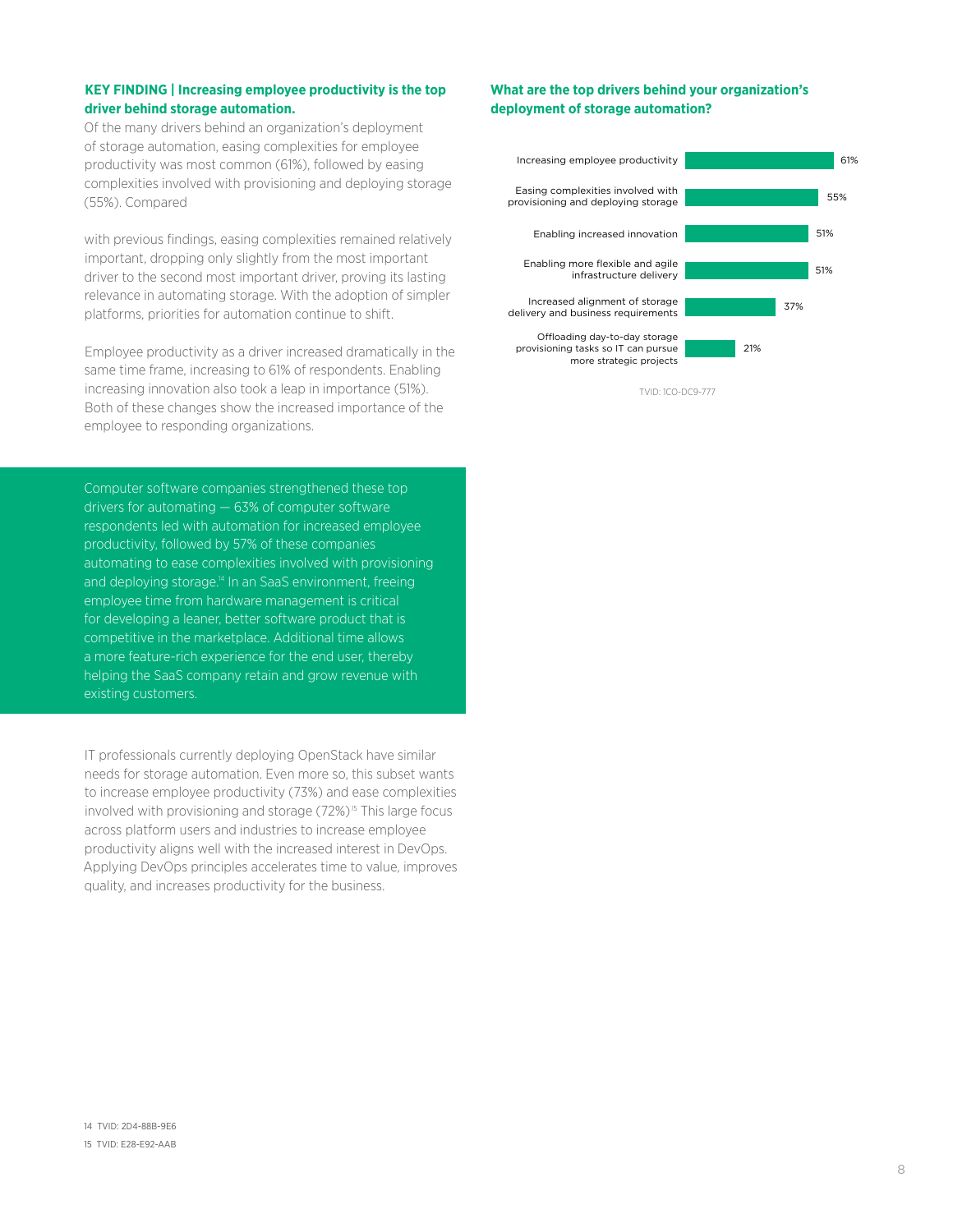# <span id="page-8-0"></span>**KEY FINDING | Container engines are popular tools currently in use or in consideration for use among IT professionals.**

Among the diverse collection of tools currently in use or in consideration for use in the next year, both container engines, CoreOS/rkt (48%) and Docker (46%), garnered the most interest. Containers, which can be seen as an alternative to or a replacement for traditional VMs, are gaining in popularity. This concentrated response to container engines reiterates the growing interest. Among the orchestration tools listed, Docker Swarm/Datacenter held the highest interest for IT professionals, at 41%. The interest in this tool has nearly doubled since last year's automation report. Although the majority of these users are probably using Docker Swarm with the Docker container engine, the spread of interest across other orchestration and developer tools suggests that IT professionals are using, or considering using, more than one tool to automate their storage environments.

OpenStack users have a much stronger preference for the Docker container engine (68%) and Docker Swarm/Datacenter (50%), while VMware and PowerShell users both prefer the CoreOS/rkt container engine (60% and 57%, respectively).<sup>16</sup> Interestingly, the tool with the most interest for both VMware and PowerShell users after container engines was still Docker Swarm/Datacenter. Kubernetes remained a highly popular tool across all platforms, with 27% of respondents who use PowerShell expressing interest, as well as 34% of OpenStack and VMware users. Puppet, Chef, and Ansible continue to have relevance for automating applications and infrastructure, although they are more commonly tied to traditional application frameworks. This usage is likely to increase as container technologies and configuration management tools continue to mature.

SaaS companies are more likely to use container engines than the average IT professional surveyed (TVID: 6C7-98C-C68). Of IT professionals working in the computer software industry, the CoreOS/rkt container engine (56%) is more likely to be used than the Docker container engine (49%). Thus SaaS companies are less likely to use Docker Swarm (38%) and show a more balanced usage across orchestration tools, from 24% using Chef to 27% using Kubernetes.

# **Which of the following tools are you using currently, or considering in the next year?**



16 TVID: [CBB-C94-59B](https://www.techvalidate.com/product-research/solidfire-market-research/charts/CBB-C94-59B), TVID: [37E-A89-3B8, TVID](https://www.techvalidate.com/product-research/solidfire-market-research/charts/37E-A89-3B8)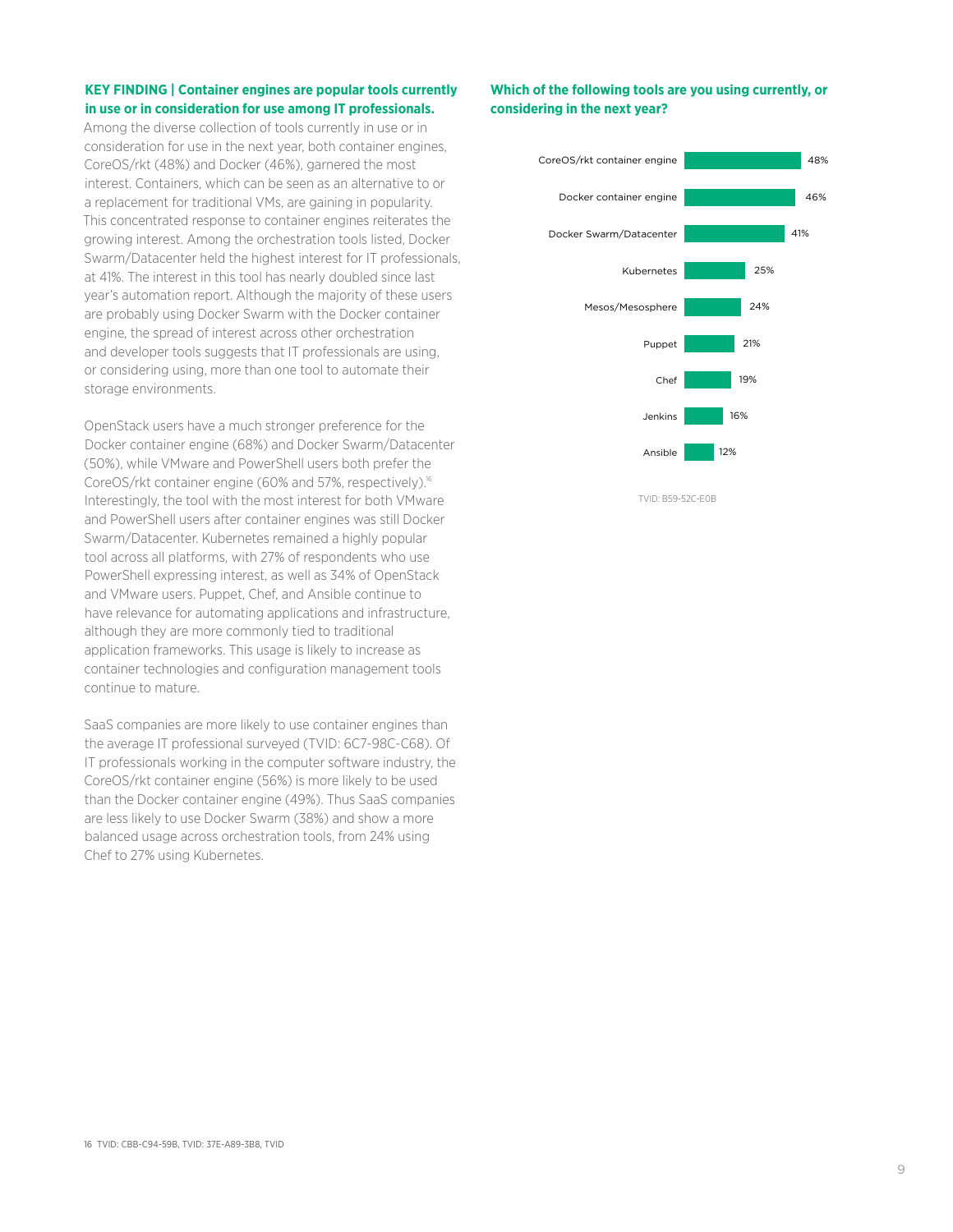#### <span id="page-9-0"></span>**KEY FINDING | APIs are evenly consumed through consolidation layers and existing tools.**

When asked which method they preferred for consuming APIs, respondents were fairly evenly split between consuming through a consolidation layer (50%) and through existing tools (46%).

Current implementers of OpenStack and VMware preferAPI consumption through a consolidation layer, with OpenStack users having a stronger preference (69%)<sup>17</sup> over VMware users (57%).18 IT professionals currently implementing containers prefer to consume APIs through existing tools (55%).<sup>19</sup>

Although there is no doubt about the importance of APIs in automating a storage environment, APIs also improve automation between platforms. From previous findings, IT professionals are using a number of platforms, with interest for others only increasing. APIs benefit automation between these different tools as well. It appears that IT professionals are happy to consume APIs, whether they are accessed through a consolidation layer or through the tools themselves.

Computer service companies may slightly prefer consuming APIs through a consolidation layer, such as ViPR, NetApp® OnCommand® Workforce Automation, or VMware vRO (57%).<sup>20</sup> This means that the API is no longer directly consumed, which may be a result of looking for standardization between systems, platforms, or vendors.

#### **What is your preferred method for consuming storage APIs?**



TVID: [973-65F-5D2](https://www.techvalidate.com/product-research/solidfire-market-research/charts/973-65F-5D2)

17 TVID: [E38-EFF-160](https://www.techvalidate.com/product-research/solidfire-market-research/charts/E38-EFF-160) 18 TVID: [2F0-7E7-2E8](https://www.techvalidate.com/product-research/solidfire-market-research/charts/2F0-7E7-2E8) 19 TVID: [E12-7CB-13C](https://www.techvalidate.com/product-research/solidfire-market-research/charts/E12-7CB-13C) 20 TVID: [136-C2A-CF](https://www.techvalidate.com/product-research/solidfire-market-research/charts/136-C2A-CF7)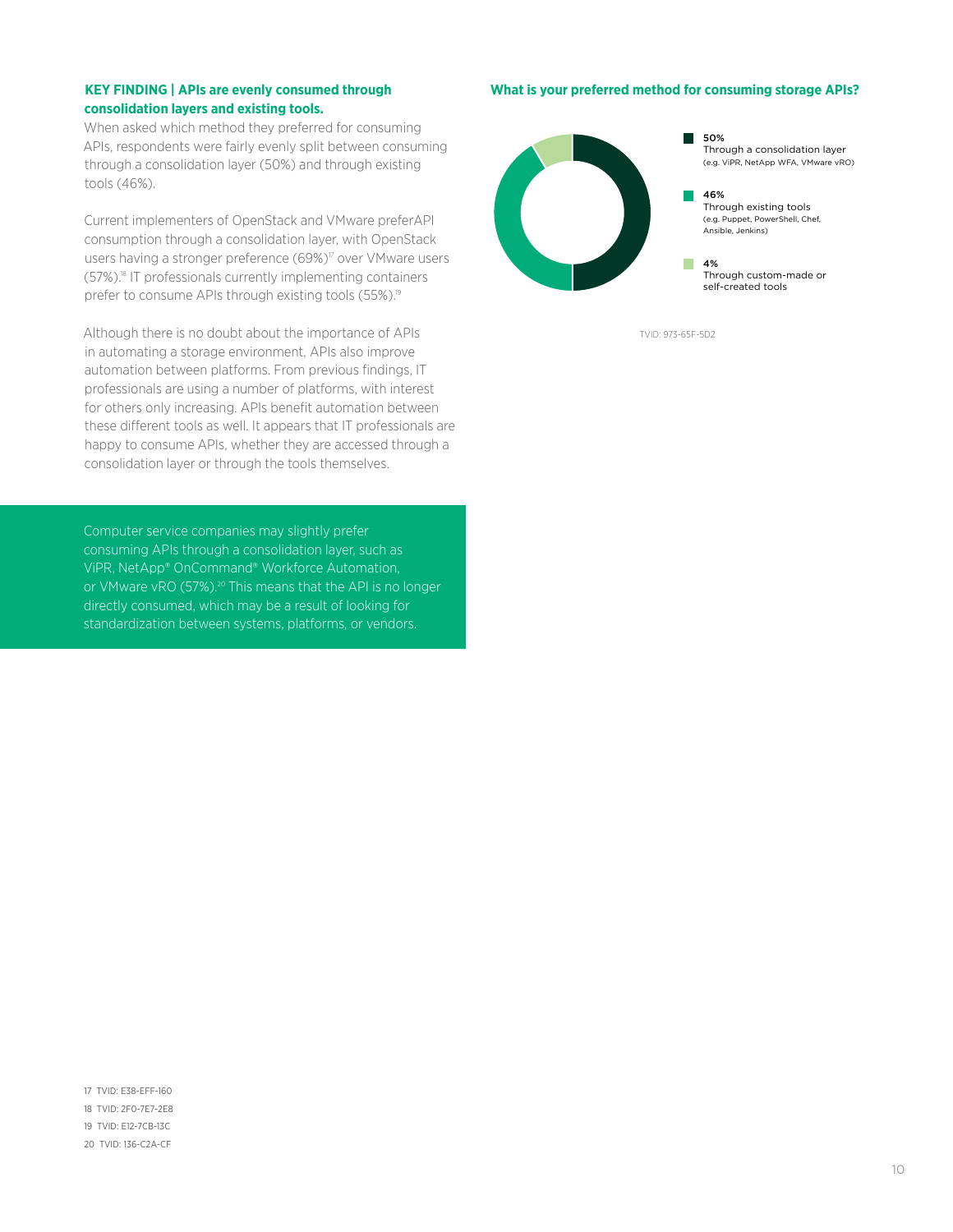# <span id="page-10-0"></span>**KEY FINDING | Java and JavaScript remain the most used languages among respondents.**

JavaScript (71%) and Java (66%) are the most popular software development kits and languages used across all platforms. As tools that enable the creation of applications for particular platforms or frameworks, including hardware, SDKs can significantly accelerate the development process.

OpenStack users had a stronger preference for Java (78%), and were most likely to use Python and PowerShell (41%).<sup>21</sup> VMware vRealize users are more likely to prefer JavaScript (76%) and were most likely to use C# (42%).<sup>22</sup> Unsurprisingly, PowerShell users were most likely to take advantage of PowerShell SDKs (50%).<sup>23</sup>

Computer software companies, like those deploying OpenStack, prefer Java SDKs (75%) over JavaScript (70%). The next most popular language for this industry was  $C# (41%)$ .<sup>24</sup>

### **Which programming languages and/or Software Development Kits (SDKs) would you be most likely to utilize?**



21 TVID: [9AB-9CC-389](https://www.techvalidate.com/product-research/solidfire-market-research/charts/9AB-9CC-389) 22 TVID: [BED-3E4-B9A](https://www.techvalidate.com/product-research/solidfire-market-research/charts/BED-3E4-B9A) 23 TVID: [A4B-504-54D](https://www.techvalidate.com/product-research/solidfire-market-research/charts/A4B-504-54D)

24 TVID: [484-1DE-4EC](https://www.techvalidate.com/product-research/solidfire-market-research/charts/484-1DE-4EC)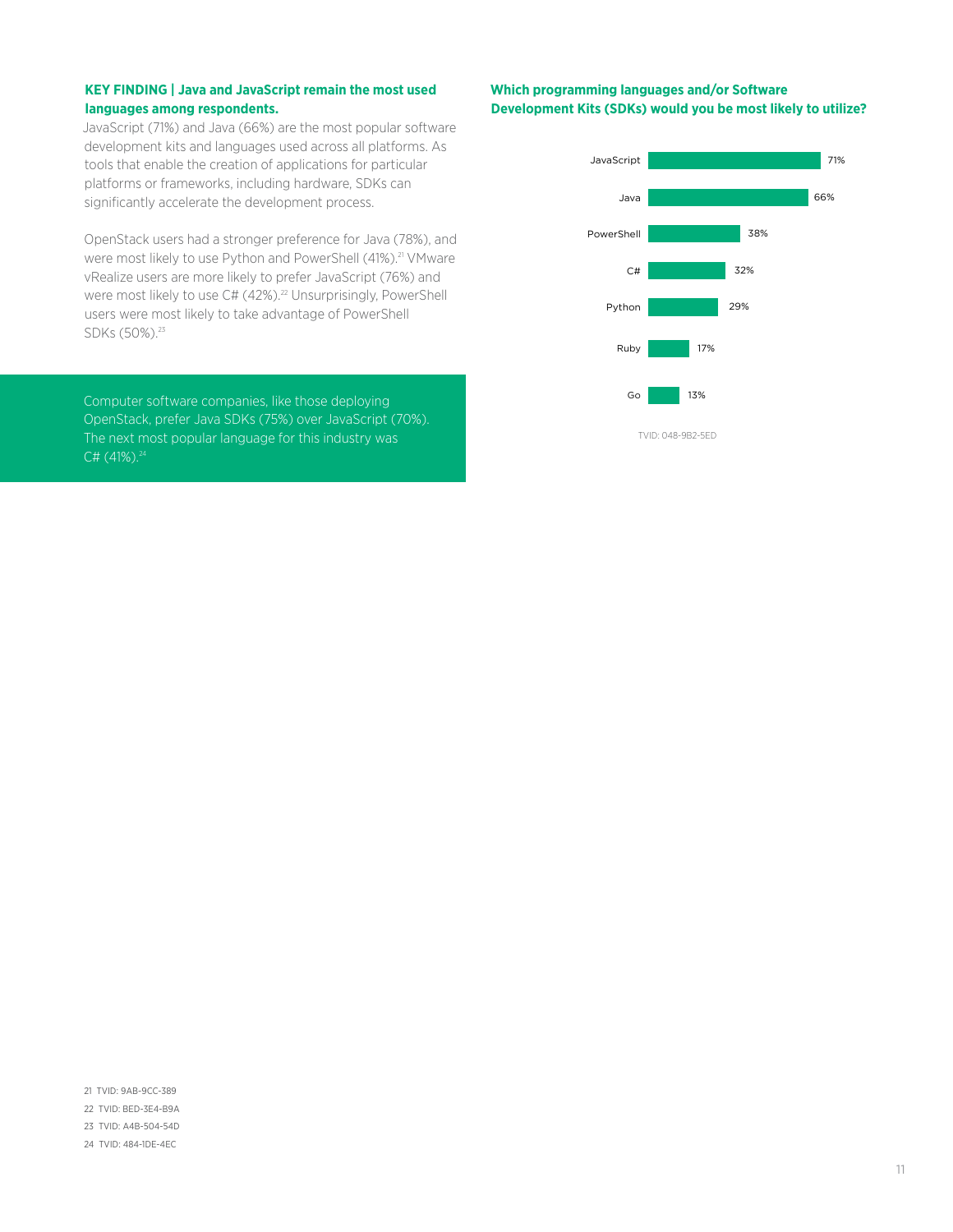# <span id="page-11-0"></span>**KEY FINDING | A majority of IT professional complete tasks at least 6 times faster after automating.**

The majority of IT professionals are seeing more than sixfold gains in the speed at which they perform a variety of management tasks after automating (nearly 70% of those surveyed reported at least a six- to sevenfold gain after automating). 54% of respondents completed LUN and volume creation and modification 8 to 10 times faster with automation; 75% of respondents completed adding system capacity 6 to 7 times faster with automation.

OpenStack users see greater gains in automation across all tasks, with a majority of tasks seeing eight- to tenfold gains with automation. 65% of OpenStack user respondents saw an eight- to tenfold gain in LUN and volume creation and modification with automation, and 79% saw at least a sixfold gain in the same task.<sup>25</sup>

Similarly, 63% of SaaS-like respondents saw an eight- to tenfold gain in LUN and volume creation and modification with automation, and 79% saw at least a sixfold gain in the same task.<sup>26</sup>

### **Which programming languages and/or Software Development Kits (SDKs) would you be most likely to utilize?**

|                                                                                            | Over<br>10x faster | $8x-10x$<br>faster | $6x-7x$<br>faster | $4x-5x$<br>faster | Up to $4x$<br>faster |
|--------------------------------------------------------------------------------------------|--------------------|--------------------|-------------------|-------------------|----------------------|
| LUN/volume creation<br>and modification                                                    | 27%                | 27%                | 19%               | 17%               | 10%                  |
| Policy creation for<br>data protection<br>(snapshot replication<br>backup & recovery, etc. |                    |                    |                   |                   |                      |
|                                                                                            | 15%                | 31%                | 26%               | 19%               | 9%                   |
| Adding system<br>capacity                                                                  |                    |                    |                   |                   |                      |
|                                                                                            | 17%                | 30%                | 28%               | 15%               | 10%                  |
| Adding/improving<br>performance                                                            |                    |                    |                   |                   |                      |
|                                                                                            | 19%                | 28%                | 23%               | 20%               | 10%                  |
| Hardware failure<br>remediation                                                            |                    |                    |                   |                   |                      |
|                                                                                            | 19%                | 26%                | 22%               | 18%               | 15%                  |

TVID: [555-7A2-DEB](https://www.techvalidate.com/product-research/solidfire-market-research/charts/555-7A2-DEB)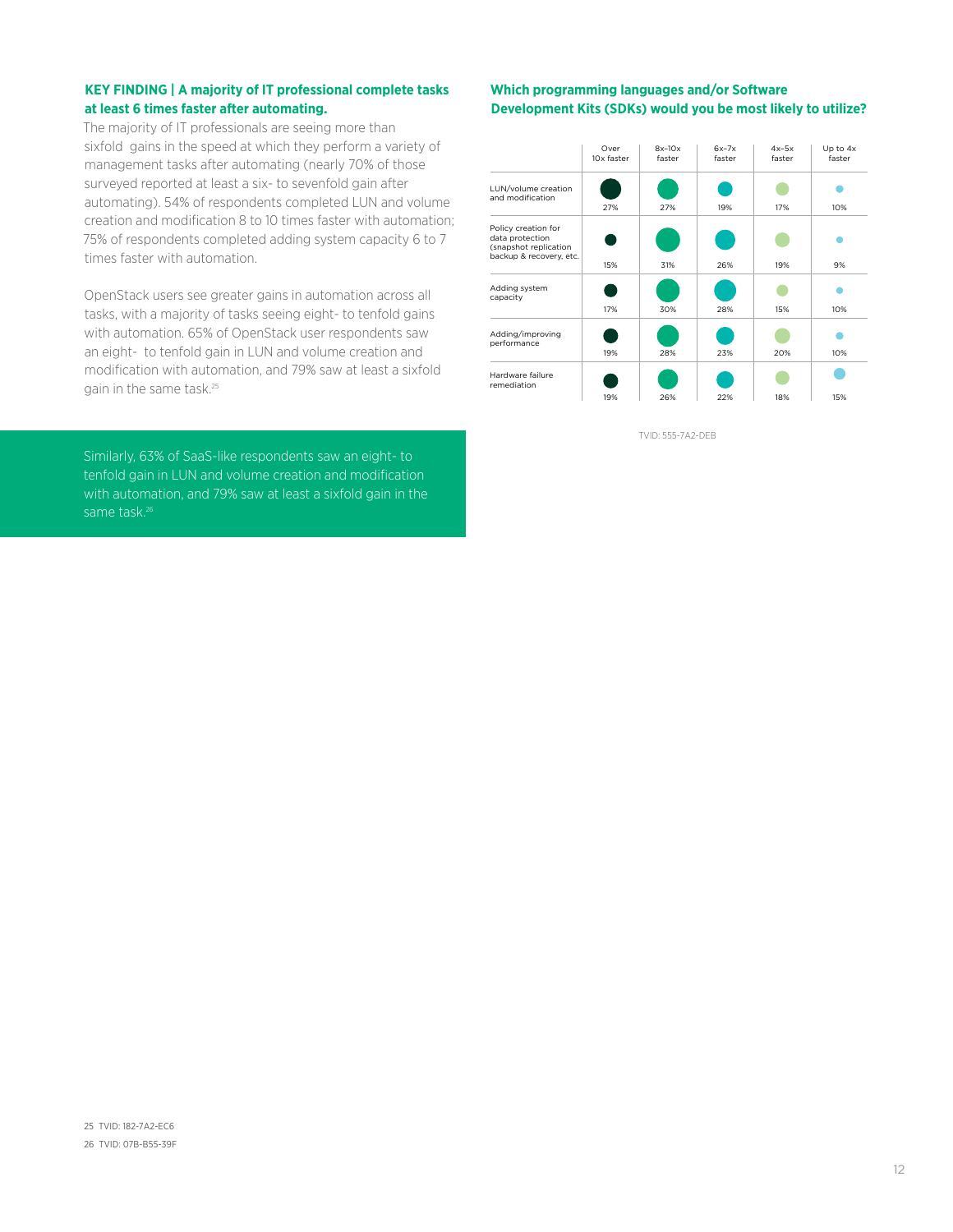#### <span id="page-12-0"></span>**Summary**

A variety of IT organizations continue to streamline management and improve efficiencies through automation. IT professionals are relatively homogenous in their approaches and hoped-for outcomes around automation, with computer software companies, which are increasingly cloud-based, often having a stronger conviction of the observed trends. Here are three main takeaways around tools and trends related to automation.

- While the market majority uses VMware solutions, IT professionals are increasingly integrating open-source solutions to further their automation efforts. The number of APIs readily available through consolidation layers and existing tools gives the end user more opportunities to integrate platforms. Automation, as it stands today, allows companies to complete tasks 6 times faster.
- Probably due to its maturity in the market and ability to integrate across platforms, PowerShell usage has increased. IT professionals are using automation tools, like PowerShell, to add system capacity and policy creation for data protection.
- Containers are increasing in consideration and usage across organizations. These companies are looking to continue to increase storage automation to improve employee productivity through solutions like SDKs. A DevOps approach, most readily embraced by SaaS companies, improves employee productivity and also the delivery of continually improved products to the marketplace.

As storage automation continues to evolve through new tools, employees and organizations alike will reap the benefits of a more agile business to develop and improve with the constantly adapting marketplace. Adoption of automation tools and practices will continue to enable more seamless delivery of information and resources for an ever-increasing, on-demand world.

#### **Simplify and Automate with NetApp Cloud Infrastructure**

In large storage deployments, automation is the key to operational efficiency. By automating complex storage management tasks, orchestrating workflows, and delivering deep management integration, you can efficiently satisfy your service delivery needs and focus on driving your business forward. Whether you build your own management frameworks or use an off-the-shelf management stack, NetApp cloud infrastructure makes automating storage management easy and straightforward, regardless of your desired workload.

#### DevOps

DevOps has emerged as a framework for implementing both cultural and technological change in organizations that are challenged to address dynamic consumer and internal demands. IT must now deliver on a wider range of capabilities and manage data both on premises and off to meet the growing needs of the business and developers. NetApp accelerates success in

DevOps journeys by providing highly automated products and solutions that can integrate seamlessly into an organization's value stream while not sacrificing scalability and resiliency. NetApp integrations support application development environments to improve the developer experience, increase collaboration, and address the diverse data needs of your business, your developers, and your operations teams.

#### OpenStack Private Cloud

Across a wide spectrum of industries, OpenStack powers public, private, and hybrid clouds for a variety of applications. Cloud administrators require the ability to easily provision, manage, and operate compute, storage, and networking economically at scale. Infrastructure automation via standard tools and APIs is a key technical feature that enables cloud-level scalability. Predictability for multitenant workloads is another important requirement, and quality of service features make it possible to deliver against stringent customer SLAs. As an original and continuing member of the OpenStack Foundation, NetApp is a leader in developing and supporting OpenStack cloud infrastructure and has employed past project technical leads for Cinder for block storage and Manila for file storage.

#### Private Cloud

Today's digital workplace needs to deliver more applications and data across multiple platforms, faster than ever before, to keep up with business demands for rapid deployment. To meet this demand, organizations are looking to deliver private cloud through a platform that automates the delivery and ongoing management of the infrastructure for apps and virtual machines by using a service model approach. To build a private cloud, the IT team needs to modernize their infrastructure by virtualizing compute, storage, network, and security with a software-defined approach. This approach allows them to automate the delivery and ongoing management of the virtualized infrastructure, enabling end users to consume it as a service.

#### End-User Compute

Most users have experienced virtual desktop infrastructure (VDI) as the first step in the journey to a true end-user computing (EUC) environment. EUC is about bringing the full digital workspace to life for an organization, managing the security and compliance of the platforms, apps, and devices that users rely on. To deliver the full spectrum of desktops and applications that users need to perform their jobs, the EUC environment brings everything into a single operating environment. You can deliver predictable performance for all the desktops, databases, and applications in your end-user computing environment with a highly flexible and efficient architecture that is simple to deploy and manage with NetApp HCI. Easily meet the rapidly changing needs of your EUC environment and accelerate your business outcomes.